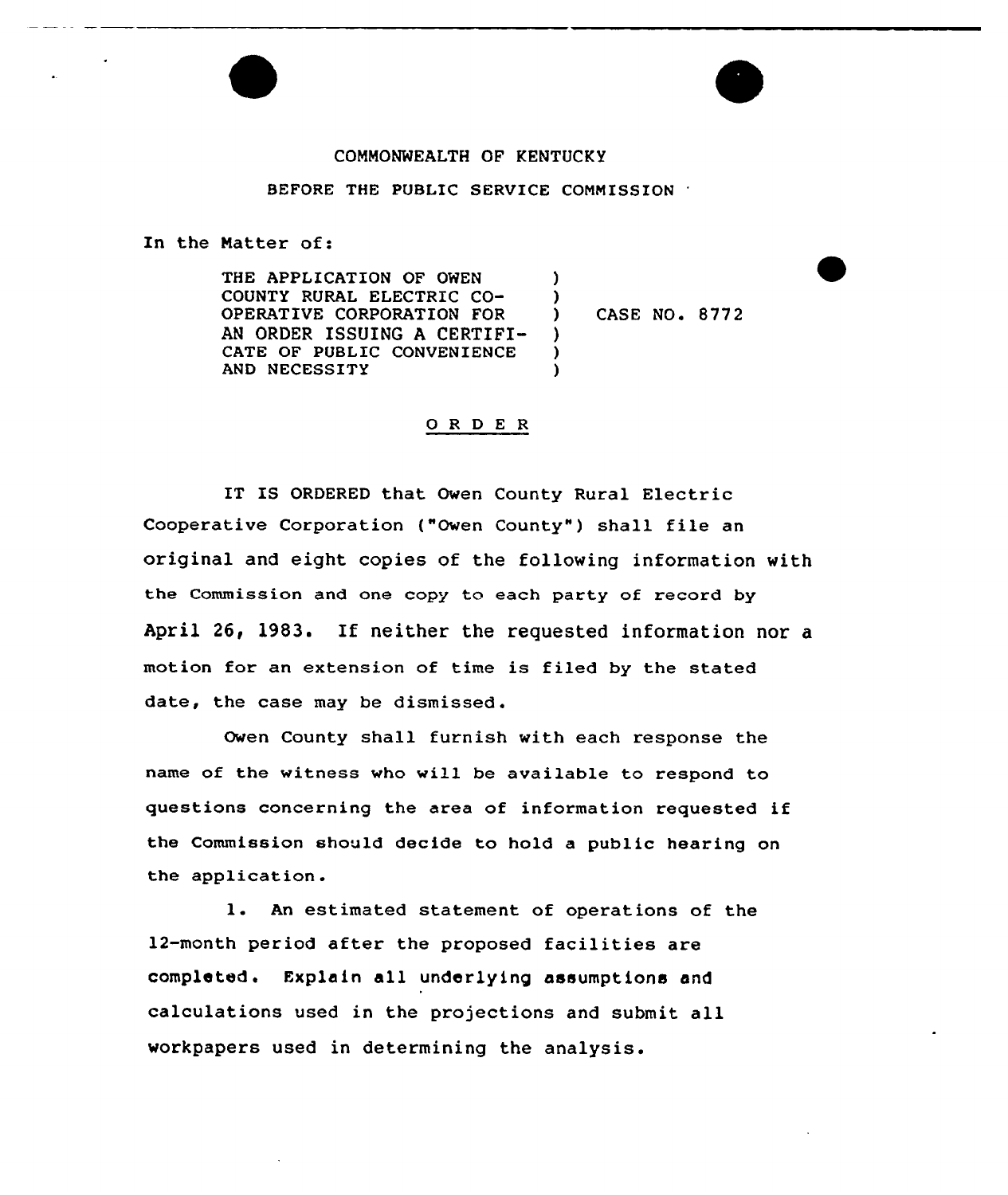2. Copies of trust deeds or mortgages, if any, unless they have already been filed with the Commission, in which case reference should be made by style and case number to the proceeding in which the trust deeds or mortgages have been filed .

3. Do you foresee or anticipate that this additional indebtedness will necessitate an increase in your rates?

4. Provide an amortization schedule of the proposed plan.

5. Provide details of any studies performed to determine whether these borrowings will necessitate an increase in your rates.

6. Are any of the proposed construction and expenditures of money related to the cooperative's last construction and loan? If so, identify the uncompleted work and the amount of the loan which will be used to complete that work. Include an explanation of any ovexruns.

7. Will the work be done in-house by your own employees or will it be contracted out? If by contract, provide the names of the firms who will construct these facilitiaa.

8. What will be the rate of interest and the time length of the C.F.C. loan?

 $-2-$